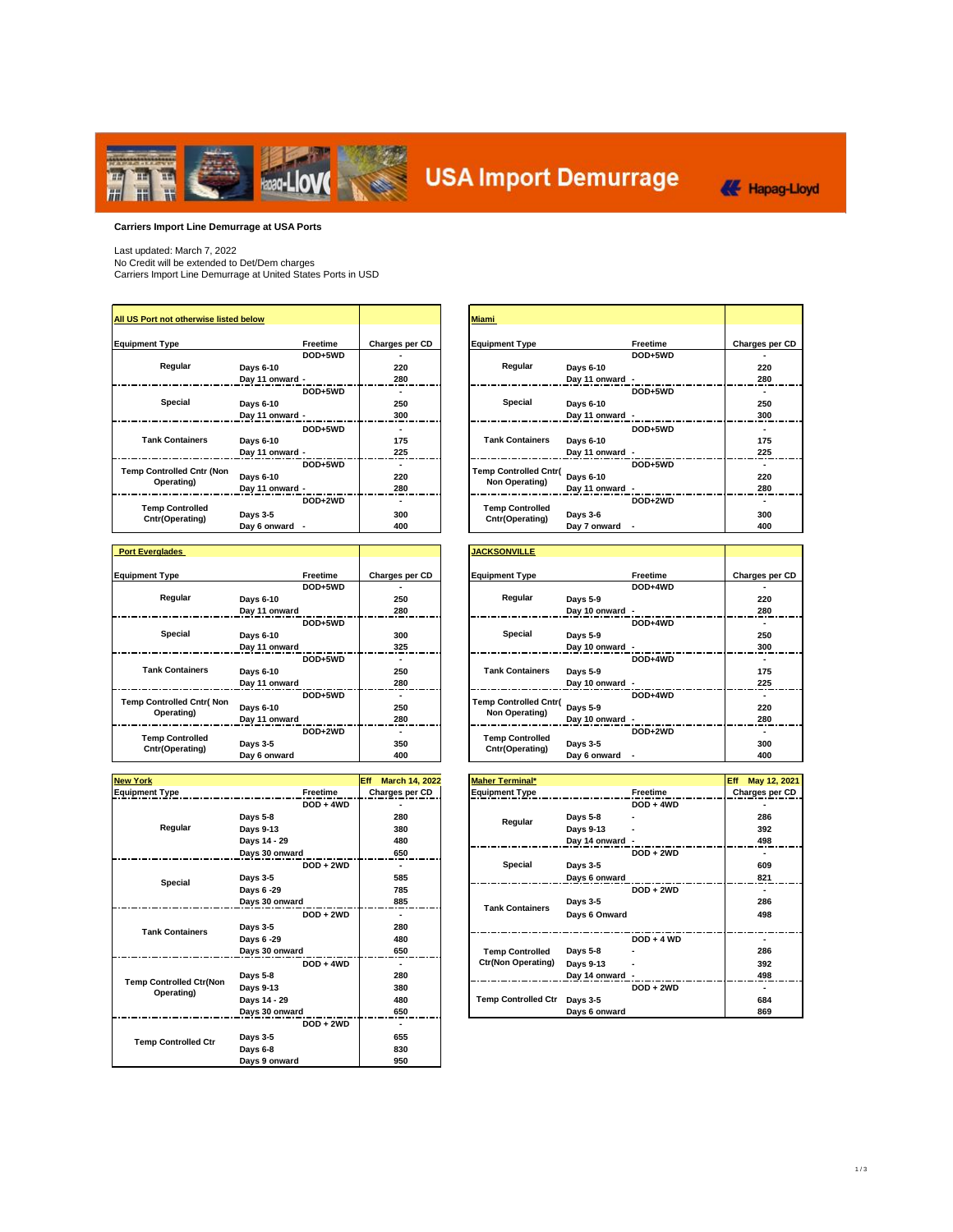

### **Carriers Import Line Demurrage at USA Ports**

Last updated: March 7, 2022<br>No Credit will be extended to Det/Dem charges<br><u>Carriers Import Line Demurrage at United States Ports in USD</u><br>Baltimore\_

| <b>Baitlmore</b>           |                 |                |
|----------------------------|-----------------|----------------|
|                            |                 |                |
| <b>Equipment Type</b>      | <b>Freetime</b> | Charges per CD |
| Regular                    | $DOD + 5WD$     |                |
|                            | Day 6 onward    | 330            |
| <b>Special</b>             | $DOD + 2WD$     |                |
|                            | Day 3 onward    | 350            |
| <b>Tank Containers</b>     | $DOD + 5WD$     |                |
|                            | Day 6 onward    | 265            |
| Temp Controlled Ctr (Non-  | $DOD + 5WD$     |                |
| Operating)                 | Day 6 onward    | 330            |
| <b>Temp Controlled Ctr</b> | $DOD + 2WD$     |                |
| (Operating)                | Day 3 onward    | 400            |

| <b>Baltimore</b>                          |                |             |                | Philadelphia                              |                            |          |                                        |
|-------------------------------------------|----------------|-------------|----------------|-------------------------------------------|----------------------------|----------|----------------------------------------|
| <b>Equipment Type</b>                     |                | Freetime    | Charges per CD | <b>Equipment Type</b>                     |                            | Freetime | Charges per CD                         |
| Regular                                   | Day 6 onward - | $DOD + 5WD$ | 330            | Regular                                   | Davs 6-10                  | DOD+5WD  | $\overline{\phantom{0}}$<br>250        |
| Special                                   | Day 3 onward - | $DOD + 2WD$ | 350            |                                           | Day 11 onward              | DOD+5WD  | 280                                    |
| <b>Tank Containers</b>                    | Day 6 onward - | $DOD + 5WD$ | 265            | Special                                   | Davs 6-10<br>Day 11 onward |          | 300<br>325                             |
| Temp Controlled Ctr (Non-<br>Operating)   | Day 6 onward - | $DOD + 5WD$ | 330            | <b>Tank Containers</b>                    | Days 6-10                  | DOD+5WD  | $\overline{\phantom{0}}$<br>250        |
| <b>Temp Controlled Ctr</b><br>(Operating) | Day 3 onward - | $DOD + 2WD$ | 400            | <b>Temp Controlled Cntr(</b>              | Day 11 onward<br>Days 6-10 | DOD+5WD  | 280<br>$\overline{\phantom{0}}$<br>250 |
|                                           |                |             | Non Operating) | Day 11 onward                             |                            | 280      |                                        |
|                                           |                |             |                | <b>Temp Controlled</b><br>Cntr(Operating) | Days 3-5<br>Day 6 onward   | DOD+2WD  | $\overline{\phantom{0}}$<br>350<br>400 |

| <b>Savannah</b>                 |                 |                |                              |               |          |           |
|---------------------------------|-----------------|----------------|------------------------------|---------------|----------|-----------|
|                                 |                 |                | <b>Equipment Type</b>        |               | Freetime | Charges p |
| <b>Equipment Type</b>           | Freetime        | Charges per CD |                              |               | DOD+5WD  |           |
|                                 | DOD+5WD         |                | Regular                      | Days 6-10     |          | 250       |
| Regular                         | Davs 6-10       | 250            |                              | Day 11 onward |          | 280       |
|                                 | Day 11 onward - | 280            |                              |               | DOD+5WD  |           |
| Special                         | DOD+5WD         |                | Special                      | Davs 6-10     |          | 300       |
|                                 | Davs 6-10       | 300            |                              | Day 11 onward |          | 325       |
|                                 | Day 11 onward - | 325            |                              |               | DOD+5WD  |           |
|                                 | DOD+5WD         |                | <b>Tank Containers</b>       | Davs 6-10     |          | 250       |
| <b>Tank Containers</b>          | Davs 6-10       | 250            |                              | Day 11 onward |          | 280       |
|                                 | Dav 11 onward - | 280            | <b>Temp Controlled Cntr(</b> |               | DOD+5WD  |           |
| <b>Temp Controlled Cntr(Non</b> | DOD+5WD         |                | Non Operating)               | Davs 6-10     |          | 250       |
| Operating)                      | Davs 6-10       | 250            |                              | Day 11 onward |          | 280       |
|                                 | Day 11 onward - | 280            | <b>Temp Controlled</b>       |               | DOD+2WD  |           |
| <b>Temp Controlled</b>          | DOD+2WD         |                | Cntr(Operating)              | Days 3-5      |          | 350       |
| Cntr(Operating)/Tanks           | Days 3-6        | 375            |                              | Day 6 onward  |          | 400       |
|                                 | Day 7 onward    | 500            |                              |               |          |           |

| <b>Boston</b>                    |                 |                |                                           |               |          |         |
|----------------------------------|-----------------|----------------|-------------------------------------------|---------------|----------|---------|
|                                  |                 |                | <b>Equipment Type</b>                     |               | Freetime | Charges |
| <b>Equipment Type</b>            | Freetime        | Charges per CD |                                           |               | DOD+5WD  |         |
| Regular                          | DOD+5WD         |                | Regular                                   | Davs 6-10     |          | 25      |
|                                  | Days 6-10       | 220            |                                           | Day 11 onward |          | 28      |
|                                  | Day 11 onward - | 280            |                                           |               | DOD+5WD  |         |
|                                  | DOD+5WD         |                | Special                                   | Days 6-10     |          | 30      |
| Special                          | Days 6-10       | 250            |                                           | Day 11 onward |          | 32      |
|                                  | Day 11 onward - | 300            |                                           |               | DOD+5WD  |         |
|                                  | DOD+5WD         |                | <b>Tank Containers</b>                    | Days 6-10     |          | 25      |
| <b>Tank Containers</b>           | Days 6-10       | 175            |                                           | Day 11 onward |          | 28      |
|                                  | Dav 11 onward - | 225            | <b>Temp Controlled Cntr(</b>              |               | DOD+5WD  |         |
| <b>Temp Controlled Cntr( Non</b> | DOD+5WD         |                | Non Operating)                            | Days 6-10     |          | 25      |
| Operating)                       | Days 6-10       | 220            |                                           | Day 11 onward |          | 28      |
|                                  | Dav 11 onward - | 280            |                                           |               | DOD+2WD  |         |
| <b>Temp Controlled</b>           | DOD+2WD         |                | <b>Temp Controlled</b><br>Cntr(Operating) | Days 3-5      |          | 35      |
| Cntr(Operating)                  | Davs 3-5        | 300            |                                           | Day 6 onward  |          | 40      |
|                                  | Dav 6 onward    | 500            |                                           |               |          |         |

| <b>Wilmington</b>         |                 |                |                              |                 |          |         |
|---------------------------|-----------------|----------------|------------------------------|-----------------|----------|---------|
|                           |                 |                | <b>Equipment Type</b>        |                 | Freetime | Charges |
| <b>Equipment Type</b>     | Freetime        | Charges per CD |                              |                 | DOD+5WD  |         |
| Regular                   | DOD+5WD         |                | Regular                      | Davs 6-10       |          | 25      |
|                           | Days 6-10       | 220            |                              | Day 11 onward - |          | 28      |
|                           | Day 11 onward - | 280            |                              |                 | DOD+5WD  |         |
| Special                   | DOD+5WD         |                | Special                      | Days 6-10       |          | 30      |
|                           | Davs 6-10       | 250            |                              | Day 11 onward - |          | 32      |
|                           | Dav 11 onward - | 300            |                              |                 | DOD+5WD  |         |
|                           | DOD+5WD         |                | <b>Tank Containers</b>       | Davs 6-10       |          | 25      |
| <b>Tank Containers</b>    | Days 6-10       | 175            |                              | Day 11 onward - |          | 28      |
|                           | Dav 11 onward - | 225            | <b>Temp Controlled Cntr(</b> |                 | DOD+5WD  |         |
| Temp Controlled Cntr( Non | DOD+5WD         |                | Non Operating)               | Days 6-10       |          | 25      |
| Operating)                | Days 6-10       | 220            |                              | Day 11 onward - |          | 28      |
|                           | Dav 11 onward - | 280            | <b>Temp Controlled</b>       |                 | DOD+2WD  |         |
| <b>Temp Controlled</b>    | DOD+2WD         |                | Cntr(Operating)/Tanks        | Days 3-6        |          | 37      |
| Cntr(Operating)           | Days 3-5        | 300            |                              | Dav 7 onward -  |          | 50      |
|                           | Dav 6 onward -  | 400            |                              |                 |          |         |

|                 |          |                | <b>Charleston</b>            |               |          |                          |
|-----------------|----------|----------------|------------------------------|---------------|----------|--------------------------|
|                 |          |                |                              |               |          |                          |
|                 |          |                | <b>Equipment Type</b>        |               | Freetime | Charges per CD           |
|                 | Freetime | Charges per CD |                              |               | DOD+5WD  |                          |
|                 | DOD+5WD  |                | Regular                      | Davs 6-10     |          | 250                      |
| Davs 6-10       |          | 250            |                              | Day 11 onward |          | 280                      |
| Day 11 onward - |          | 280            |                              |               | DOD+5WD  |                          |
|                 | DOD+5WD  |                | Special                      | Davs 6-10     |          | 300                      |
| Days 6-10       |          | 300            |                              | Day 11 onward |          | 325                      |
| Day 11 onward - |          | 325            |                              |               | DOD+5WD  |                          |
|                 | DOD+5WD  |                | <b>Tank Containers</b>       | Davs 6-10     |          | 250                      |
| Davs 6-10       |          | 250            |                              | Day 11 onward |          | 280                      |
| Day 11 onward - |          | 280            | <b>Temp Controlled Cntr(</b> |               | DOD+5WD  |                          |
|                 | DOD+5WD  |                | Non Operating)               | Davs 6-10     |          | 250                      |
| Days 6-10       |          | 250            |                              | Day 11 onward |          | 280                      |
| Day 11 onward - |          | 280            | <b>Temp Controlled</b>       |               | DOD+2WD  |                          |
|                 | DOD+2WD  |                | Cntr(Operating)              | Days 3-5      |          | 350                      |
| - - -           |          | $- - -$        |                              | .             |          | $\overline{\phantom{a}}$ |

|                                                   |                 |                | <b>Norfolk</b>                          |                |
|---------------------------------------------------|-----------------|----------------|-----------------------------------------|----------------|
|                                                   |                 |                | Freetime<br><b>Equipment Type</b>       | Charges per CD |
| Type                                              | Freetime        | Charges per CD | DOD+5WD                                 |                |
| Regular                                           | DOD+5WD         |                | Regular<br>Davs 6-10                    | 250            |
|                                                   | Days 6-10       | 220            | Day 11 onward                           | 280            |
|                                                   | Dav 11 onward - | 280            | DOD+5WD                                 |                |
|                                                   | DOD+5WD         |                | Special<br>Davs 6-10                    | 300            |
|                                                   | Days 6-10       | 250            | Day 11 onward                           | 325            |
|                                                   | Day 11 onward - | 300            | DOD+5WD                                 |                |
|                                                   | DOD+5WD         |                | <b>Tank Containers</b><br>Days 6-10     | 250            |
| <b>Containers</b>                                 | Days 6-10       | 175            | Day 11 onward                           | 280            |
| Special<br><b>itrolled Cntr( Non</b><br>perating) | Dav 11 onward - | 225            | DOD+5WD<br><b>Temp Controlled Cntr(</b> |                |
|                                                   | DOD+5WD         |                | Days 6-10<br>Non Operating)             | 250            |
|                                                   | Days 6-10       | 220            | Day 11 onward                           | 280            |
|                                                   | Day 11 onward - | 280            | DOD+2WD<br><b>Temp Controlled</b>       |                |
| <b>p Controlled</b><br>(Onerating)                | DOD+2WD         |                | Days 3-5<br>Cntr(Operating)             | 350            |
|                                                   | Days 3-5        | 300            | Day 6 onward                            | 400            |

|                                          |                 |                |  | <b>Houston</b>                                                                                     |                 |                |                          |
|------------------------------------------|-----------------|----------------|--|----------------------------------------------------------------------------------------------------|-----------------|----------------|--------------------------|
|                                          |                 |                |  |                                                                                                    |                 |                |                          |
|                                          |                 |                |  | <b>Equipment Type</b>                                                                              |                 | Freetime       | Charges per CD           |
| Type                                     | Freetime        | Charges per CD |  |                                                                                                    |                 | DOD+5WD        |                          |
| Regular                                  | DOD+5WD         |                |  | Regular                                                                                            | Days 6-10       |                | 250                      |
|                                          | Days 6-10       | 220            |  |                                                                                                    | Day 11 onward - |                | 280                      |
|                                          | Day 11 onward - | 280            |  |                                                                                                    |                 | DOD+5WD        |                          |
|                                          | DOD+5WD         |                |  | Special                                                                                            | Days 6-10       |                | 300                      |
|                                          | Days 6-10       | 250            |  |                                                                                                    | Day 11 onward - |                | 325                      |
|                                          | Day 11 onward - | 300            |  |                                                                                                    |                 | DOD+5WD        | $\overline{\phantom{0}}$ |
|                                          | DOD+5WD         |                |  | <b>Tank Containers</b><br><b>Temp Controlled Cntr(</b><br>Non Operating)<br><b>Temp Controlled</b> | Days 6-10       |                | 250                      |
| <b>Containers</b>                        | Days 6-10       | 175            |  |                                                                                                    | Day 11onward    | $\blacksquare$ | 280                      |
| Special<br>trolled Cntr(Non<br>perating) | Day 11 onward - | 225            |  |                                                                                                    |                 | DOD+5WD        |                          |
|                                          | DOD+5WD         |                |  |                                                                                                    | Days 6-10       |                | 250                      |
|                                          | Days 6-10       | 220            |  |                                                                                                    | Day 11 onward - |                | 280                      |
|                                          | Day 11 onward - | 280            |  |                                                                                                    |                 | DOD+2WD        | $\overline{\phantom{0}}$ |
| p Controlled                             | DOD+2WD         | ۰              |  | <b>Cntr(Operating)/Tanks</b>                                                                       | Days 3-6        |                | 375                      |
| (Operating)                              | Days 3-5        | 300            |  |                                                                                                    | Day 7 onward    |                | 500                      |
|                                          |                 |                |  |                                                                                                    |                 |                |                          |